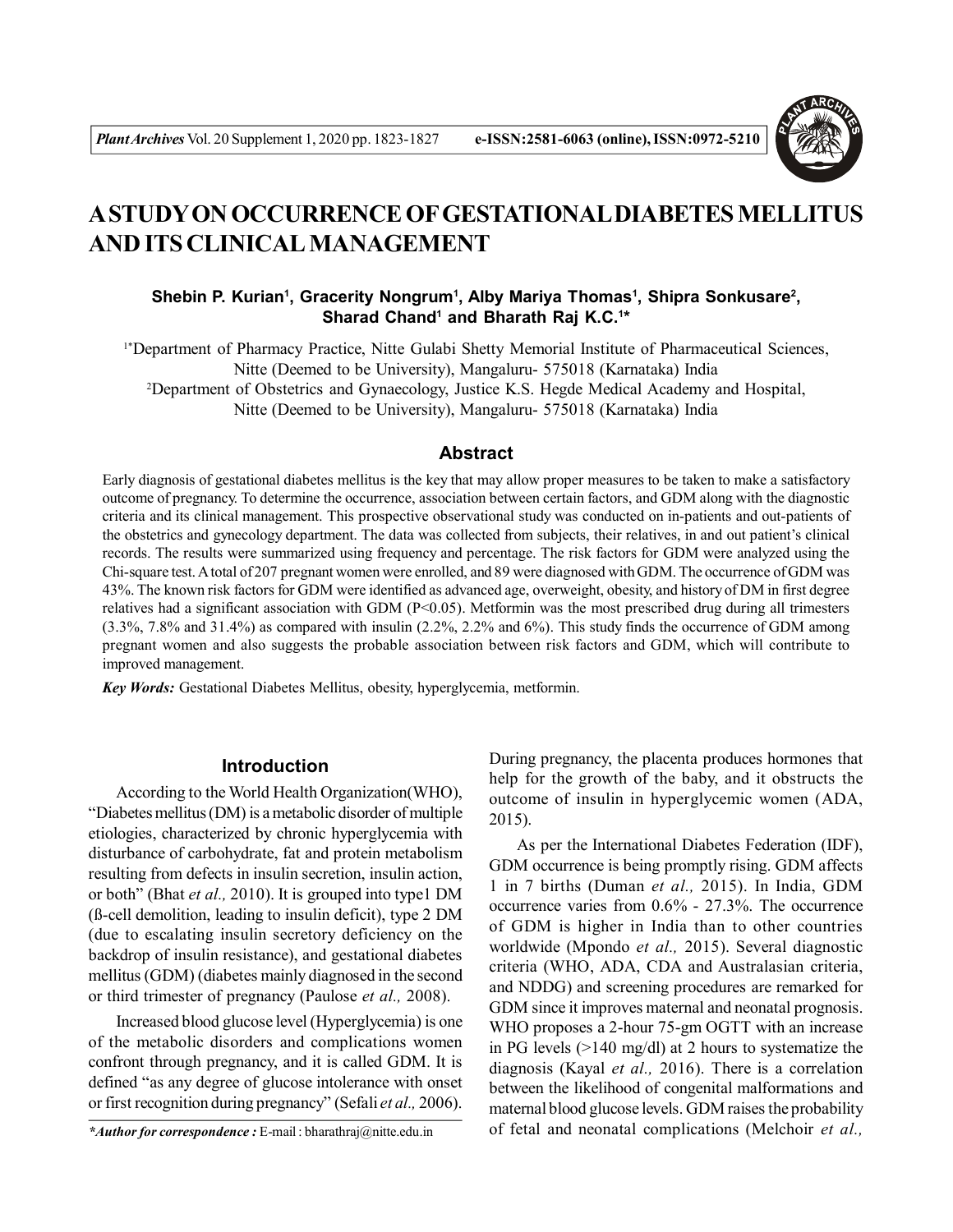2017). Hence, this study was carried out to determine the occurrence, association between certain factors, and GDM along with the diagnostic criteria and its clinical management.

# **Materials and methods**

# **Study design and ethical approval**

A prospective observational study was carried out for six months in the obstetrics and gynecology department of Justice K.S. Hegde Charitable Hospital, Mangaluru, Karnataka, India, after obtaining the ethical clearance (Ref: NGSMIPS/IEC/08/2018-19). Both outpatient and hospitalized pregnant women meeting inclusion criteria were enrolled in the study.

### **Sample size:**

The calculated sample size was 195 pregnant women. Estimation of proportion (presence of at least one risk factor) was used at a 95% confidence interval. The samples were taken randomly.

$$
n = Z_{1/9/2}^2 P(1-P)/d^2
$$
, where

 $n =$ sample size

- $Z_{1/2}^{2}$  = confidence interval
- $P =$  estimated proportion
- $d =$  desired precision

### **Study procedure:**

Pregnant women newly diagnosed with gestational diabetes during the antenatal checkups were enrolled in the study. The participants were above 18 years of age and willing to participate in the study. The suitable data collection form was prepared to contain demographic details, past medical history, past medication history, past family history, vital signs, biochemical tests, diagnosis, medication, and diabetic diet plan. Relevant data were collected directly from subjects, their relatives, inpatient and outpatient clinical records, patient case sheets, laboratory investigations, and drug treatment charts.

### **Statistical analysis**

Qualitative data were analyzed using frequency and percentage. Chi-square/Fisher's exact test was used to find an association between the GDM and risk factors. A p-value of less than 0.05 was statistically significant, using SPSS version 20.0.

# **Results**

# **Estimation of GDM occurrence**

During the study period, a total of 207 pregnant women were enrolled. Eighty-nine were diagnosed with GDM. The occurrence of GDM (GCT e"140 mg/dl) was 43 % (89/207).

# **Assessment of various parameters in pregnant women**

The participants were assessed for various parameters like age, BMI, family history of DM, history of HTN, gestational hypertension, PCOD, thyroid disorders, and recurrent miscarriage in prior pregnancies. The distribution of various parameters among pregnant women is summarized in Table: 1.

### **Assessment of various parameters in gestational diabetes mellitus women**

Distribution of various parameters among gestational diabetes women is summarized in Table 2.

# **Status of GDM under different parameters**

In the study group, the known risk factors for GDM were advanced age, BMI, and family history of DM. It has been seen that the history of DM in first degree relatives, age, and BMI had a positive impact on GDM compared with other risk factors. The distribution of high factors conferring with GDM was summarized in Table 3.

#### **Age stratified distribution in GDM**

In the study, pregnant women were grouped into four age groups. With the increasing age, the occurrence of GDM rises from 0% in the youngest age group to over 41.5% among women more than 25 years of age. Chisquare value obtained was 8.55 and the p-value was 0.036, which is <0.05, which shows there is a significant relationship exist between age and GDM.

#### **Distribution based on BMI in GDM**

In this study, there was a high occurrence of unfavorable pre-pregnancy nutritional status (overweight and obesity). At an overweight BMI  $(>25\text{kg/m}^2)$ , 49/89 (55.05%) were identified with GDM. The study showed there is a significant association between GDM and increased BMI with a Chi-square value of 17.1 and a p value<0.05. These results emphasize the need for pregnant women to be professionally monitored so that modifiable risk factors can be managed.

### **Association of family history with GDM**

Family history is a common indication for GCT during pregnancy. Results showed that nearly 23% of pregnant women underwent GCT because of positive family history. 48/207 (23.1%) pregnant women had a family history of DM, and 35/89 (39.3%) women had both GDM and positive family history compared to women without GDM, 13/118 (11.01%). Association is shown to be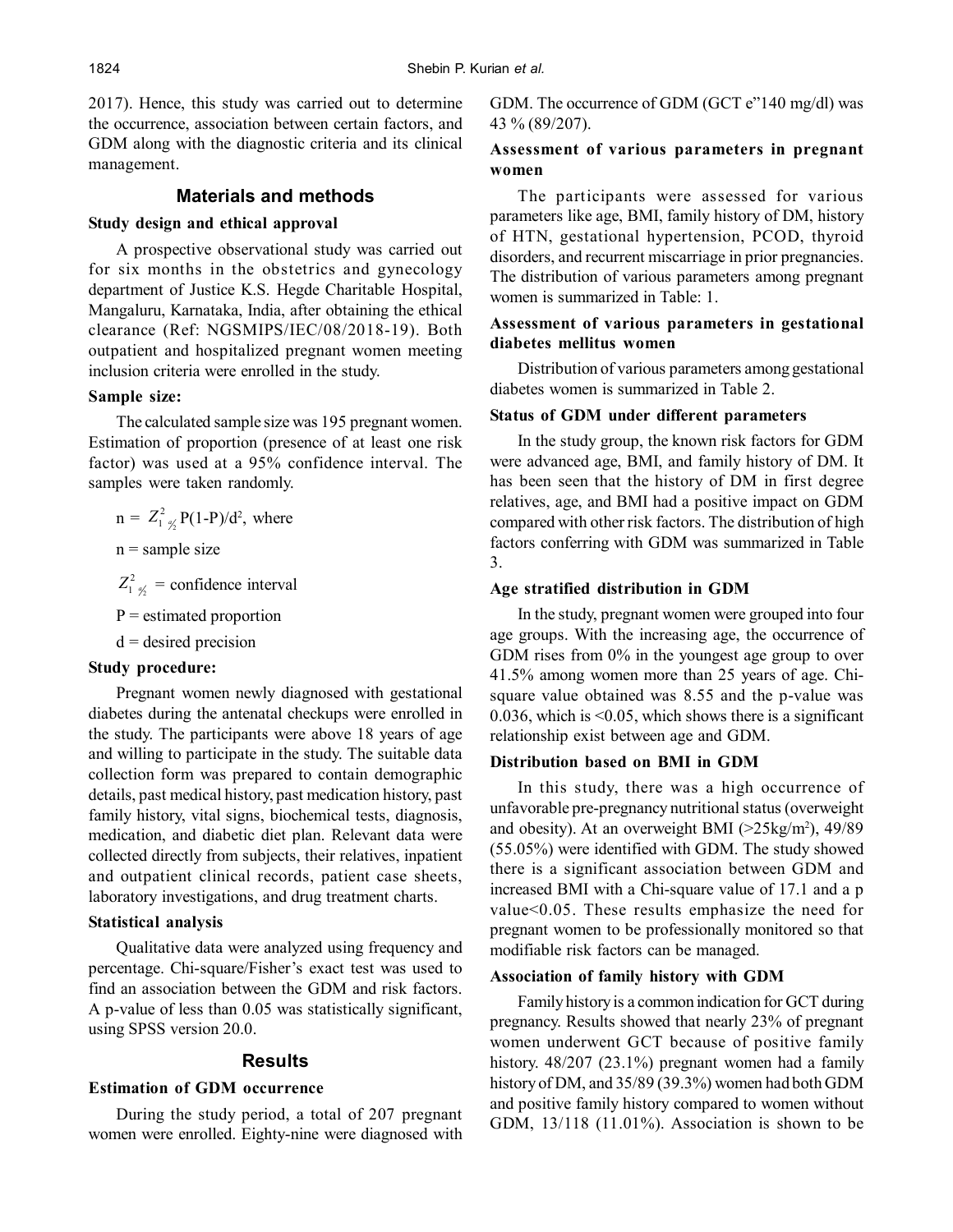statistically significant ( $p<0.05$ ) and the Chi-square value obtained was 22.87.

#### **Distribution based on parity of mother**

In this study, the highest incidence of GDM was reported during second pregnancies 47/89 (52.9%). 40(34.8%) GDM cases were during first pregnancies, and 37 (41.6%) mothers having more than three children had GDM. There was no significant association between GDM and parity. Percentage distribution of parity of pregnant women is being illustrated below in Table 4.

### **Distribution of GDM based on the trimester of pregnancy**

In the study population65/89 (73.1%) of GDM women belonged to third trimester (27-40 weeks).17/89 (19.1%) Had GDM in the second trimester, and only 7/89 (7.8%) had GDM during the first trimester due to the presence of one or more risk factors. Percentage distribution of GDM based on the trimester of pregnancy is given below in Table 5.

#### **Distribution of comorbidities in GDM**

Women with a history of hypothyroidism, 4/89(4.4%) had a high occurrence of GDM compared to women with a history of hyperthyroidism  $(0\%)$ . One out of eightynine  $(1.1\%)$  had a history of HTN, and  $11/89$   $(12\%)$  had a history of previous abortion, and there was no significant association between comorbidities and GDM. Percentage distribution of comorbidities is summarized below in Table 6.

#### **Distribution of diagnostic tests in pregnancy**

Standard OGTT may not be necessary for all groups of women. Women with age (>30 years), standard 75g OGTT should be performed at 24–28week of gestation because of the high chance of glucose intolerance. The majority of pregnant women underwent GCT 152/207 (73.4%) during their first antenatal visit. The distribution of diagnostic tests in pregnancy is given below in Table 7.

#### **Drugs prescribed in pregnant women**

Most of the patients were prescribed iron, calcium supplements, and folic acids during their pregnancy period. All the GDM patients were prescribed with vitamin D supplements to avoid the future risk of getting type II DM. 37/207(17.8%) were prescribed with ranitidine, which is safe in pregnancy.

### **Management of GDM in the present study**

#### **Distribution of clinical management in GDM**

In GDM patients with borderline/slightly elevated GCT value prescribed with GDM diet alone 37/89 (42%).

Moderate glycemic control was treated with metformin 37/89 (41.50%) or insulin 9/89(10.11%). A percentage representation of clinical management in GDM women is summarized below in Table 8.

#### **Metformin versus Insulin for GDM mana-gement**

Metformin was the most prescribed drug among all trimesters (3.3%, 7.8% and 31.4%) compared with insulin (2%, 2% and 6%).

# **Control achieved after initiation of pharmacotherapy in GDM Women**

All the therapeutic regimens had a good impact on blood glucose levels. Metformin groups achieved 81% of glycemic control based on PPBS values, which was the most prescribed drug. Distribution of glycemic control in GDM women are summarized below in Table 9.

### **Impact of GDM management in glycemic control**

In the study, 51/89 (57%) had a positive response towards the therapy. The majority of patients achieved good glycemic control after the treatment, which may reduce the risk of both fetal and perinatal complications.

# **Discussion**

The present study was conducted at the antenatal clinic in the Department of Obstetrics and Gynecology. A total of 207 patients were scrutinizing for GDM, and 89 (43%) women were diagnosed with GDM, which was similar to the study conducted by (Shefali *et al.,* 2006). But more than the study conducted by (Poulose K *et al.,* 2008, Melchoir HK *et al.,* 2017 and Cossen E *et al.,* 2004).

Age (>25 years), BMI ( $\geq$  25kg/m<sup>2</sup>), family history of DM, was significantly associated with GDM which is similar to the studies conducted by (Shefali *et al.,* 2006, Erem C *et al.,* 2015 and Quasi *et al.,* 2016). This is contrary to the study performed by (Cosson *et al.,* 2004) where age had no significant association with GDM. There was no significant correlation existed between GDM and the number of pregnancies, similarly illustrated in a study done by (Bhat *et al.,* 2010 and Duman *et al.,* 2015). In the present study,  $53.2\%$  (<25 years) of the study group were at lower risk category of developing GDM, whereas 46.8% of study subjects come under the high-risk category (>25 years. A study conducted by (Seshiah *et al.,* 2006), the percentage of the patient at risk age group is almost similar to the present study population. But in the study performed by (Anand *et al.,* 2017), the occurrence rate of GDM was low, but risk factors had a significant association with GDM.

In the present study, majority of pregnant women (151/207) was between 27 to 40 weeks of gestation and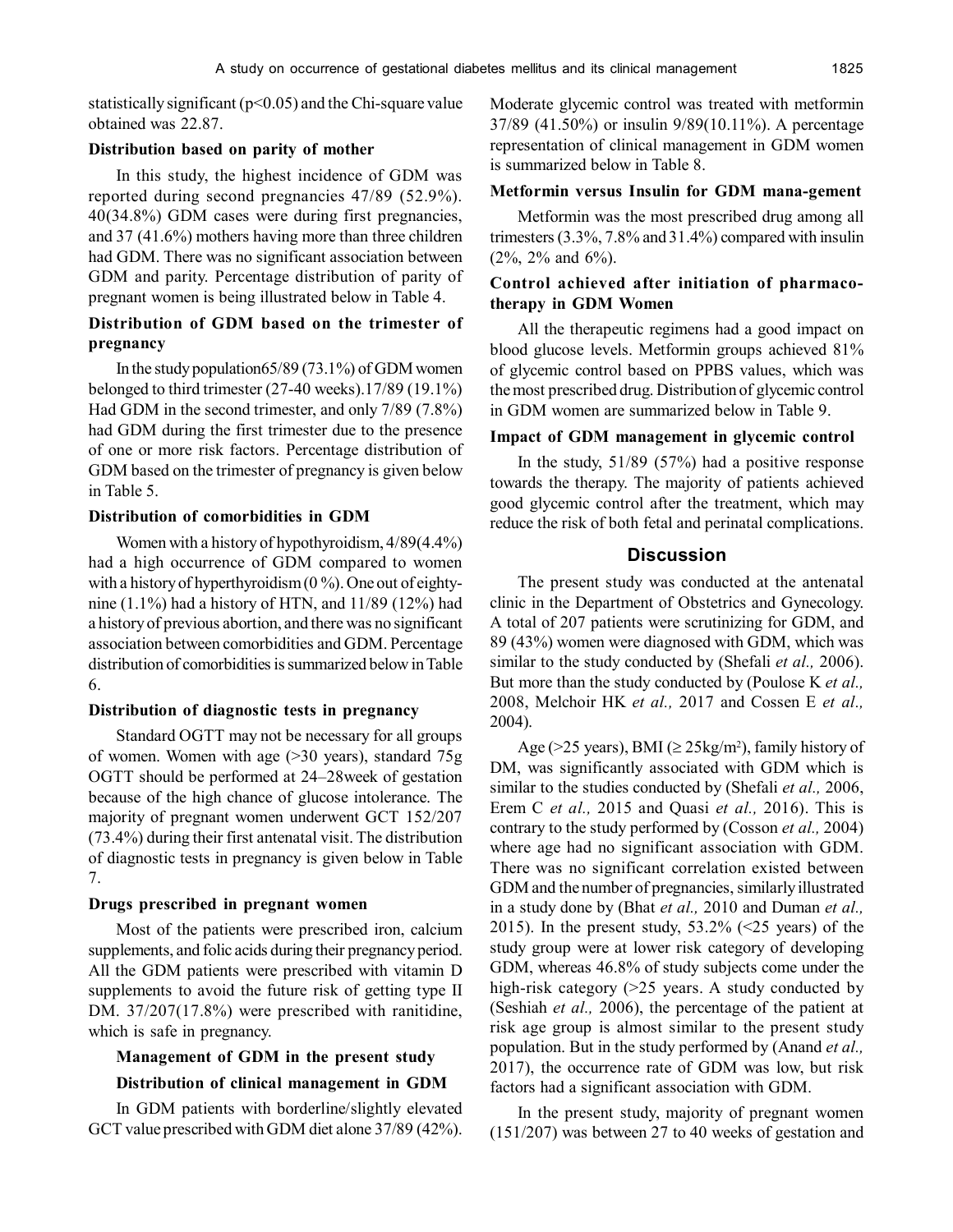GDM were estimated with elevation of GCT value which is similar to the studies conducted by (Mpondo *et al.,* 2015, Erem C., 2015 and Coustan *et al.,* 1989) whereas a study performed by (Anand *et al.,* 2017, Tsang *et al.,* 2005, and Veciana *et al.,* 1995) reveals the laboratory parameters used for diagnosis for GDM were PPBS, FBS, and HBA1C which is contrary to the present study.

**Table 1:** Distribution of various parameters among pregnant women.

| <b>FACTORS</b>             | N(%)          |  |
|----------------------------|---------------|--|
| BMI(kg/m <sup>2</sup> )    |               |  |
| < 18.5                     | $15(7.20\%)$  |  |
| 18.5-25                    | 97 (46.80%)   |  |
| >25                        | 95 (45.80%)   |  |
| AGE(years)                 |               |  |
| $\triangle 20$             | $1.2(0.90\%)$ |  |
| 21-25                      | $60(28.90\%)$ |  |
| $26 - 30$                  | 92 (44.40%)   |  |
| >30                        | 53 (25.60%)   |  |
| FAMILY HISTORY OF DM       | 48 (23.18%)   |  |
| <b>PARITY</b>              |               |  |
| Gl                         | 72 (34.70%)   |  |
| $\Omega$                   | 70 (33.80%)   |  |
| $\bowtie$                  | 65 (31.48%)   |  |
| Abortion                   | 29 (14%)      |  |
| Hypertension               | $4(1.93\%)$   |  |
| Hypothyroidism             | $10(4.83\%)$  |  |
| <b>PCOD</b>                | $2(0.96\%)$   |  |
| Gestatitional hypertension | 13 (6.46%)    |  |

| <b>FACTORS</b>             | N(%)        |  |
|----------------------------|-------------|--|
| BMI(kg/m <sup>2</sup> )    |             |  |
| < 18.5                     | $5(5.61\%)$ |  |
| 18.5-25                    | 35 (39.32%) |  |
| >25                        | 49 (55.05%) |  |
| AGE(years)                 |             |  |
| $\leq 20$                  | $0(0.00\%)$ |  |
| 21-25                      | 21 (23.50%) |  |
| $26 - 30$                  | 37 (41.57%) |  |
| >30                        | 31 (34.80%) |  |
| FAMILY HISTORY OF DIABETES | 35 (39.32%) |  |
| <b>PARITY</b>              |             |  |
| Gl                         | 25 (28.08%) |  |
| Œ                          | 37 (41.57%) |  |
| $\bowtie$                  | 27 (30.33%) |  |
| Abortion                   | 11(12%)     |  |
| Hypertension               | 4(4.49%)    |  |
| Hypothyroidism             | 4(4.49%)    |  |
| <b>PCOD</b>                | $0(0.00\%)$ |  |
| Gestatitional hypertension | 4(4.49%)    |  |

In the present study, GDM women were treated with dietary advice, blood glucose monitoring, and clinical therapy. The purpose of the study was to compare the efficacy of clinical management versus MNT. MNT (37), metformin  $(37)$ , insulin  $(9)$  and combination therapy  $(6)$ were given, respectively. The patients initiated with metformin showed a lower rate of adverse events and increases insulin sensitivity. Nowadays, there are options to be considered like oral hypoglycemic agents (OHAs) before considering insulin therapy, which is contrary to a study performed by (Langer *et al.,* 2000), where glyburide was used as an alternative for insulin therapy.

The present study put forward the use of clinical management along with MNT and exercises if glucose control has not been achieved. Approximately 70%-90% of Metformin use in GDM women was shown good acceptance. Metformin was selected as first-line agents **Table 3:** Distribution of significant risk factors associated with

GDM.

| <b>AGE GROUP</b> (years) | GDM n (%)   | n(%)        | p-value     |
|--------------------------|-------------|-------------|-------------|
| $\lll$                   | $0(0.00\%)$ | 2(2%)       | ${}_{0.05}$ |
| 21-25                    | 21 (23.50%) | 39 (33%)    |             |
| $26 - 30$                | 37 (41.57%) | 55 (47%)    |             |
| >30                      | 31 (34.80%) | 22 (18.60%) |             |
| BMI (kg/m <sup>2</sup> ) |             |             |             |
| < 18.5                   | $5(5.61\%)$ | 10(8.47%)   | < 0.05      |
| 18.5-25                  | 35 (39.32%) | 57 (48%)    |             |
| >25                      | 49 (55.05%) | 51 (43.20%) |             |
| <b>FAMILY HISTORY</b>    |             |             |             |
| YES                      | 35 (39%)    | $13(11\%)$  | ${}_{0.05}$ |
| NO                       | 54 (61%)    | 105(89%)    |             |

**Table 4:** Distribution based on parity of pregnant women.

| Gravida                | $GDMn\ (\%)$  | n(%)        |
|------------------------|---------------|-------------|
| ίì                     | $25(28.08\%)$ | 47 (39.80%) |
| G V                    | 37(41.57%)    | 33 (27.90%) |
| $\times$ $\mathcal{F}$ | $27(30.33\%)$ | 38 (32.20%) |

**Table 5:** Distribution of GDM based on the trimester of pregnancy.

| <b>TRIMESTER</b> | GDM $n$ $\left(\frac{9}{6}\right)$ |
|------------------|------------------------------------|
| $1-13$ weeks     | $7(7.80\%)$                        |
| $14-26$ weeks    | $17(19.10\%)$                      |
| $27-40$ weeks    | $65(73.10\%)$                      |

**Table 9:** Distribution of glycemic control in GDM women.

| <b>Management</b>   | Glycemic control   Glycemic control |              |
|---------------------|-------------------------------------|--------------|
|                     | achieved                            | not achieved |
| GDM diet alone      | 24.35%                              | 75.60%       |
| Metformin           | 81.00%                              | 18.90%       |
| Insulin             | 77.70%                              | 22.20%       |
| Combination therapy | 83.33%                              | 16.60%       |